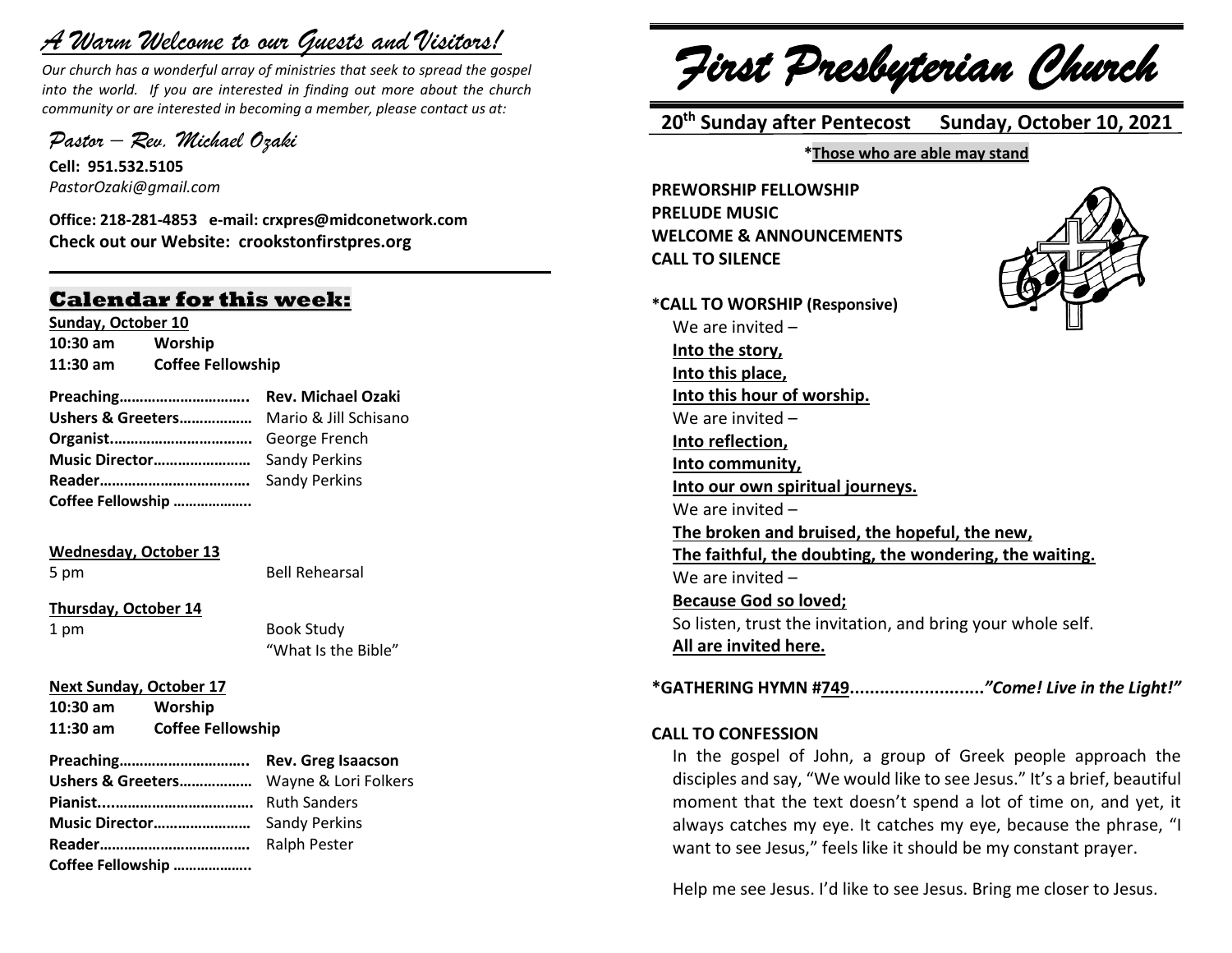In the prayer of confession, we take a moment to recognize how much space exists between us and those words, trusting that even when we forget to seek our God, God is seeking us out. So join me in the prayer of confession today as we take one step closer to the Divine.

### **KYRIE**

*Kyrie Eleison (Lord have mercy) Kyrie Eleison Christe Eleison (Christ have mercy) Christe Eleison Kyrie Eleison (Lord have mercy) Kyrie Eleison*

#### **CONFESSION OF NEED (Unison)**

**Gracious God, We want to see you. We want to be known as the people who looked for Jesus. But not only that, we want to be people who have your covenant written on our hearts. Why do we feel so far away from that at times? What went wrong? Where did we lose our way? Could you, once again, write on our fragile hearts? We would be so grateful. Amen**

#### **KYRIE**

*Kyrie Eleison (Lord have mercy) Kyrie Eleison Christe Eleison (Christ have mercy) Christe Eleison Kyrie Eleison (Lord have mercy) Kyrie Eleison*

## **SILENT CONFESSION**

## **DECLARATION OF GRACE (Responsive)**

Friends, despite our wonderings, despite our distractions, despite wrong turns time and time again, we are known and loved by God. Like a lighthouse keeper by the sea,

God will never stop waving us home.

So hear and believe the good news of the gospel:

**Our fragile bones are held by the Great Creator. Our fragile hearts are loved by the Great Creator. Our tender spirits are forgiven by the Great Creator.** Today is a new day. **Again and again, we are forgiven. Again and again, we are reformed.**

**Thanks be to God. Amen.**

**\*RESPONSE HYMN #475** *.............."Come, Thou Fount of Every Blessing" Vs. 1* 

#### **\*SHARING THE PEACE OF CHRIST**

The Peace of Christ be with you! **And Also, with you!** Let us share a sign of God's peace with one another.



### **PRAYER FOR ILLUMINATION (Unison)**

#### **Holy God,**

**Scripture tells us that your word is written on our hearts, But we struggle to hear it. Is it possible that we have covered up your words with our own self narratives. Is it possible that we have erased your truth to write our own? Is it possible that we have forgotten your words entirely? Take us back to the beginning. Remove the self-talk that distracts. Clear away the cobwebs of doubt. Show us how to look inside ourselves for your truth, and then write on our hearts once more. We are listening. We are hopeful. We are here. Speak now.** 

**Amen.**

## **SCRIPTURE**

- **FIRST READING ......................................... Amos 5:6-7,10-15 (pg 951)** *Leader: The Word of the Lord.* **People: Thanks be to God!**
- **SECOND READING............................................Mark 10:17-31 (pg 47)** *Leader: The Word of the Lord.* **People: Praise to You, O Christ**